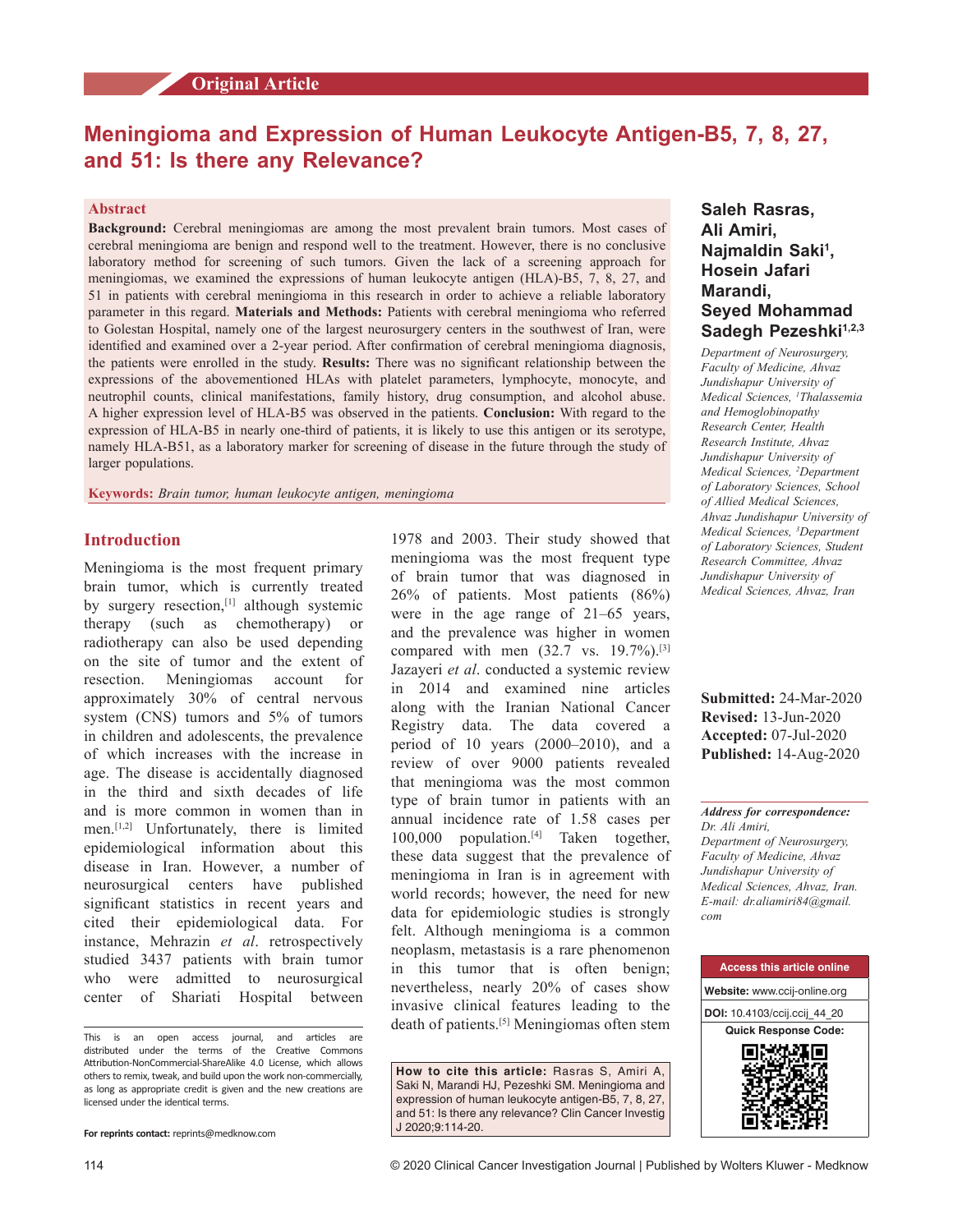from arachnoid layer cells with high metabolic activity that are involved in cerebrospinal fluid reabsorption.[2] According to a histopathologic classification presented by the World Health Organization (WHO), meningioma has three grades: Grade I (benign), Grade II (atypical), and Grade III (anaplastic); Grade I is more common, but Grades II and III are mostly observed in men. Despite the rarity of the disease among children and adolescents, meningioma tends to be more invasive in them and presents in association with hereditary syndromes such as type 2 neurofibromatosis.<sup>[6,7]</sup> Cerebral meningioma was among the first solid neoplasms subjected to cytogenetic study, so that the role of chromosome 22 monosomy syndrome, hormone receptors, and edema due to growth factors has been considered in this disease. In 2000, the WHO for the first time presented genetic results along with histopathologic and immunohistochemistry findings to classify cerebral meningioma.<sup>[8]</sup> The diagnosis of meningioma was previously reliant on clinical symptoms, but it is now easily diagnosed with the advent and spread of new imaging technologies. However, attention to clinical symptoms can be helpful given their association with the site of cranial involvement. For example, patients with parasagittal meningioma, which mainly occurs in the frontal lobe, show Jacksonian seizure in lower extremities as well as headache, whereas those with meningioma in the anterior base of the cranium are affected with visual impairment in over 50% of cases.[9,10] In computed tomography (CT) and magnetic resonance imaging (MRI) images of cerebral meningioma patients, the isodense masses associated with dural surfaces (called dural tail signs) exhibit a mottling structure, which is caused by high vascularization and is a characteristic finding in these images.[2] Previous studies have indicated 50 and 90% sensitivity and specificity of dural tail sign structures, respectively.[11] As mentioned, patients often have benign tumors and their main treatment is surgery, which shows satisfactory results due to extensive advancement of neurosurgical techniques. Nevertheless, no specific screening for meningioma has been introduced so far.<sup>[2]</sup> Human leukocyte antigen (HLA) is widely expressed on different molecules and presents antigenic peptides to T‑lymphocytes, thereby regulating the immune response in inflammatory and malignant diseases; therefore, HLA is capable of changing disease susceptibility and progression in a range of inflammatory and malignant conditions.<sup>[12,13]</sup> HLA appears to play an essential role in the activation of T-cells by regulating cytokine levels,<sup>[14,15]</sup> and it is also associated with tumor response to cytokines.<sup>[16-20]</sup> The research concerning the effect of HLA on risk of developing various diseases is steadily increasing.[21] In addition to the essential role of these antigens in the immune response process, their prognostic role in autoimmune diseases and cancer has been emphasized.[22,23] Tissue transplantation in CNS is not normally affected by the immune system, so the brain can be considered as an immunologically

privileged site.[24] On the other hand, several studies have examined the role of HLA in patients with glioma.<sup>[25-29]</sup> In this research, we aimed to investigate patients with meningioma, their complete blood count (CBC) indices, as well as the expression of a number of HLAs including HLA‑B5, 7, 8, 27, and 51 to evaluate the likelihood of using these antigens as prognostic/screening factors.

# **Materials and Methods**

## **Ethics**

All the procedures performed in the studies involving human participants were in agreement with ethical standards of the local ethics committee of Ahvaz Jundishapur University of Medical Sciences (IR. AJUMS. REC.1397.220) as well as 1964 Helsinki Declaration.

## **Selection of participants**

In this study, patients referring to Ahvaz Golestan Hospital (neurological center in the southwest of Iran) from April 2017 to April 2019 showing symptoms associated with brain tumor were subject to clinical and laboratory examination, CT scan, MRI, and surgery to provide samples for pathological examination. Following operation and preparation of sample, laboratory analysis was performed and 27 patients with definite diagnosis of meningioma were enrolled after written informed consent, confirmation of meningioma by a pathologist, and rejection of other possible factors [Table 1]. The following data were obtained along with a blood sample from patients to assess CBC for epidemiological study: age, sex, presence or absence of clinical symptoms at the time of diagnosis, CBC data after confirmation of meningioma, and family history.

# **Statistical analysis**

In this study, data were expressed as mean  $\pm$  SD. Analysis of data was performed using the *t*‑test or its nonparametric equivalent (Mann–Whitney), Chi-square test and (if necessary) Fisher's exact.

The software used in this research was IBM SPSS Edition 22 (IBM Corporation, Armonk, NY, USA). To examine the initial assumptions, Kolmogorov–Smirnov test was performed in order to verify the normal distribution of data at a significance level of  $0.05$  where  $P < 0.05$ indicated that the data had not normal distribution. In all tests, a significance level of  $P < 0.05$  was considered.

# **Sampling and human leukocyte antigen typing**

To examine the expressions of HLAs in patients, 7 ml of venous blood was drawn in tubes containing heparin anticoagulant to prevent membrane degradation that leads to false-positive results. We used standard lymphocytotoxicity HLA typing and HISTO TRAY Disease HLA I Class Kit (BAG HEALTHCARE, Lich, Germany) to evaluate the expressions of HLAs. To assess CBC parameters and their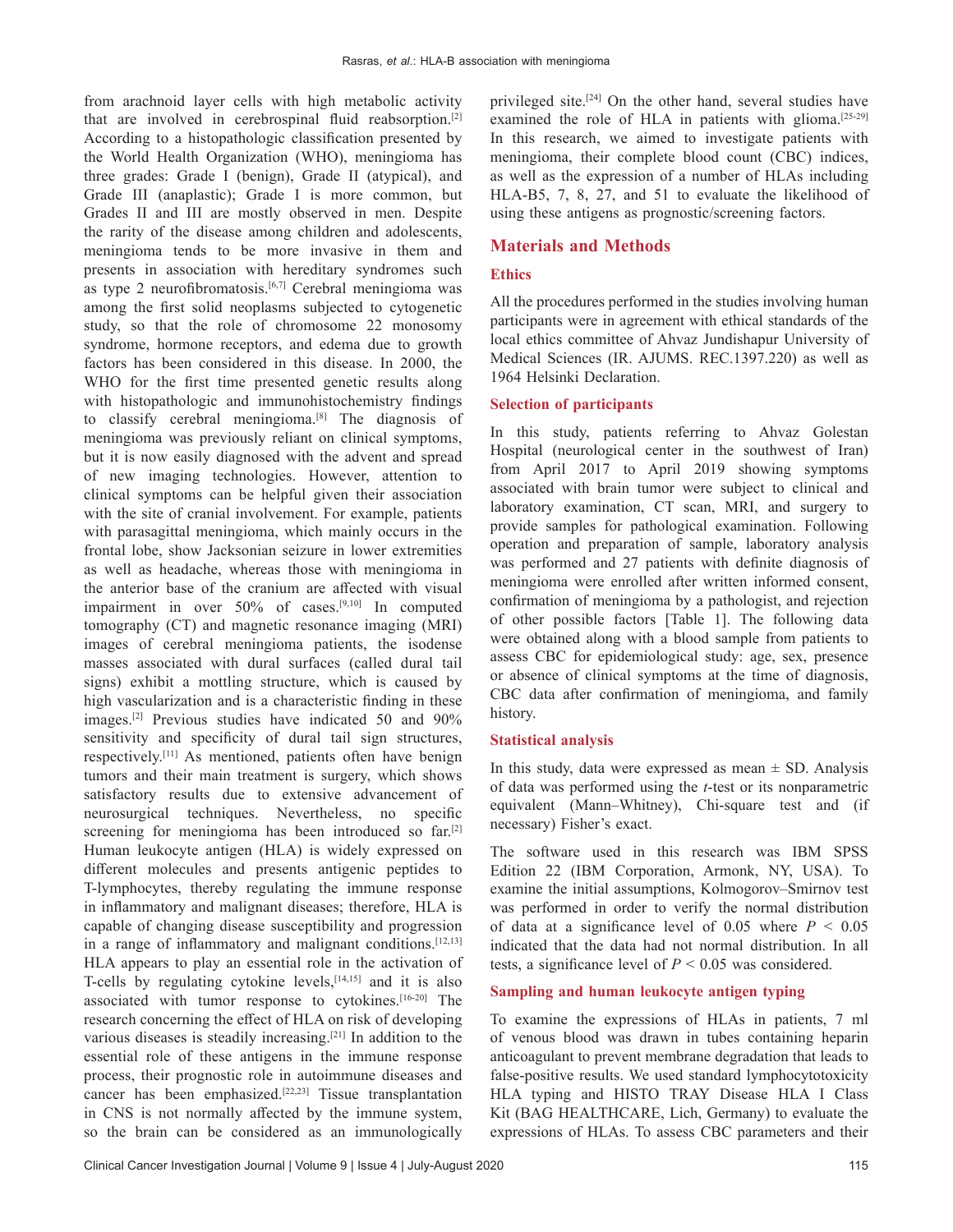| and laboratory data                                      |                   |  |  |  |  |  |
|----------------------------------------------------------|-------------------|--|--|--|--|--|
| <b>Characteristics</b>                                   | Patients $(n=27)$ |  |  |  |  |  |
| Sex, $n$ $(\%)$                                          |                   |  |  |  |  |  |
| Male                                                     | 6(22)             |  |  |  |  |  |
| Female                                                   | 21 (78)           |  |  |  |  |  |
| Age (mean±SD) (range)                                    | 54                |  |  |  |  |  |
| PLT $(\times 10^3/\text{uL})$ (mean $\pm$ SD)            | 227.66±64.7       |  |  |  |  |  |
| RBC $(\times 10^6/\text{uL})$ (mean±SD)                  | $4.78 \pm 0.47$   |  |  |  |  |  |
| WBC $(\times 10^3/\text{uL})$ (mean $\pm$ SD)            | $7.37 \pm 1.46$   |  |  |  |  |  |
| PDW (%) (mean±SD)                                        | $16.07 \pm 0.47$  |  |  |  |  |  |
| $MPV$ (fl) (mean $\pm SD$ )                              | $8.92 \pm 1.11$   |  |  |  |  |  |
| $Hb(g/dL)$ (mean $\pm SD$ )                              | $12.89 \pm 1.30$  |  |  |  |  |  |
| $HCT$ (%) (mean $\pm SD$ )                               | $39.72 \pm 3.50$  |  |  |  |  |  |
| Lymphocyte $(\times 10^3/\text{uL})$ (mean $\pm$ SD) (%) | $2.59 \pm 0.70$   |  |  |  |  |  |
| Neutrophil $(\times 10^3/\text{uL})$ (mean±SD) (%)       | $4.04 \pm 0.87$   |  |  |  |  |  |
| Monocyte $(\times 10^3/\text{uL})$ (mean±SD) $(\%)$      | $0.50 \pm 0.12$   |  |  |  |  |  |
| HLA-B7, $n$ (%)                                          |                   |  |  |  |  |  |
| Positive                                                 | 2(7.4)            |  |  |  |  |  |
| Negative                                                 | 25 (92.6)         |  |  |  |  |  |
| HLA-B8, $n$ (%)                                          |                   |  |  |  |  |  |
| Positive                                                 | 2(7.4)            |  |  |  |  |  |
| Negative                                                 | 25 (92.6)         |  |  |  |  |  |
| HLA-B27, $n$ (%)                                         |                   |  |  |  |  |  |
| Positive                                                 | 3(11.1)           |  |  |  |  |  |
| Negative                                                 | 24 (88.9)         |  |  |  |  |  |
| HLA-B5, $n$ (%)                                          |                   |  |  |  |  |  |
| Positive                                                 | 9(33.3)           |  |  |  |  |  |
| Negative                                                 | 18 (66.7)         |  |  |  |  |  |
| HLA-B51, $n$ (%)                                         |                   |  |  |  |  |  |
| Positive                                                 | 5(18.5)           |  |  |  |  |  |
| Negative                                                 | 22 (81.5)         |  |  |  |  |  |

**Table 1: Patients' human leukocyte antigen expression** 

RBC: Red blood cell, WBC: White blood cell, PLT: Platelet, PDW: PLT distribution width, MPV: Mean PLT volume,

Hb: Hemoglobin, HCT: Hematocrit, HLA: Human leukocyte antigen, SD: Standard deviation

relationship with antigen expression, 2 ml of venous sample was taken in ethylenediaminetetraacetic acid‑anticoagulated tubes to maintain cell morphology.

#### **Isolation of lymphocytes**

Before evaluation of HLA expression, it is necessary to isolate lymphocytes from other cells in samples, especially platelets. In order to isolate lymphocytes, 10 mL venous blood sample was collected in heparin-anticoagulated tubes. 4 mL Ficoll was added to 6 mL of defibrinated blood sample. The sample was centrifuged at 1500 rpm for 20 min and then washed with Hanks' solution three times. After the washing step,  $1 \mu L$  suspension and  $1 \mu L$ HLA antiserum were added to each well of plate using Hamilton syringes, and the plates were incubated in room temperature (RT) for 30 min. After incubation, 5 µL complement was added to each well, and once more, the plates were incubated in RT for 60 min. After the last incubation step, eosin dye and formalin were added



**Figure 1: Human leukocyte antigen expression evaluation with inverted microscope. (a) Positive expression (dark spheres are dead lymphocytes); (b) Negative expression (colorless spheres are live lymphocytes)**

to plates. Finally, the expression of HLAs was evaluated using inverted microscope [Figure 1].

# **Results**

#### **Expression of human leukocyte antigens**

Considering the antigens under study, most of our patients were positive for HLA-B5 (33.3%) and HLA-B51 (18.5%), and only 11.1% of them had HLA‑B27. A few patients were positive for other antigens as follows: HLA-B7 (7.4%) and HLA‑B8 (7.4%). Mann–Whitney test revealed no significant correlation between the expressions of the more common HLA-B5 with mean platelet count (PLT)  $(P = 0.918)$ , mean platelet volume (MPV)  $(P = 0.662)$ , and platelet distribution width  $(PDW)$   $(P = 0.938)$  in positive and negative patients [Table 2].

The evaluation of HLA-B5, which had a higher expression level, showed no correlation with mean monocyte  $(P = 1)$ , lymphocyte ( $P = 0.258$ ), and neutrophil ( $P = 0.269$ ) counts neither in positive nor in negative groups. Other antigens did not show a significant relationship either [Table 3].

# **Comparison of different human leukocyte antigen expressions with clinical and laboratory data**

There was no significant correlation between the expressions of HLAs with the presence or absence of clinical manifestations, family history, tumor relapse, and history of drug consumption by patients [Tables 4-6]. Twenty‑seven patients were recruited in this study. Among the five tested antigens, HLA‑B5 had the highest expression level among patients (33.3%). However, no significant association was found between the expressions of any of the antigens with different CBC parameters. There was no correlation between the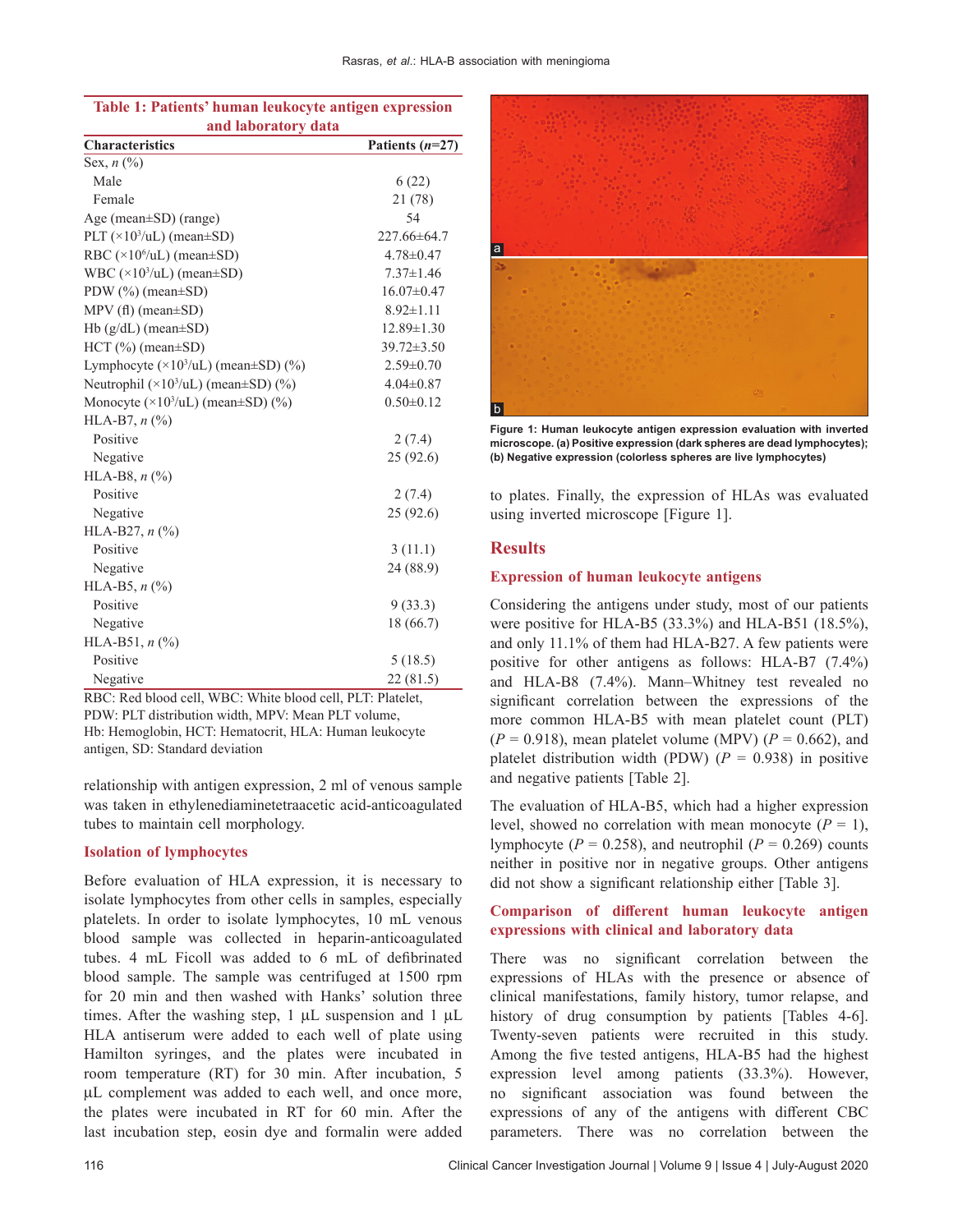| Table 2: Human leukocyte antigens' association with platelet counts and parameters |                 |                 |               |                    |               |                  |               |                  |  |
|------------------------------------------------------------------------------------|-----------------|-----------------|---------------|--------------------|---------------|------------------|---------------|------------------|--|
| <b>Antigens</b>                                                                    | <b>Patients</b> | <b>MPV</b>      |               | <b>PLT</b>         |               | <b>PDW</b>       |               | <b>Test</b>      |  |
|                                                                                    |                 |                 | $Mean \pm SD$ | $\boldsymbol{P}$   | $Mean \pm SD$ | $\boldsymbol{P}$ | $Mean \pm SD$ | $\boldsymbol{P}$ |  |
| HLA-B7                                                                             | Positive        | $8.35 \pm 0.78$ | 0.478         | $288.00 \pm 15.55$ | 0.127         | $15.70 \pm 0.00$ | 0.226         | Mann-Whitney     |  |
|                                                                                    | Negative        | $8.97 \pm 1.14$ |               | $222.84\pm 64.86$  |               | $17.20 \pm 0.48$ |               |                  |  |
| HLA-B8                                                                             | Positive        | $8.20 \pm 0.99$ | 0.321         | $271.00 \pm 29.70$ | 0.405         | $15.70 \pm 0.35$ | 0.328         |                  |  |
|                                                                                    | Negative        | $8.98 \pm 1.13$ |               | $224.00\pm 65.87$  |               | $16.08 \pm 0.48$ |               |                  |  |
| $HLA-B27$                                                                          | Positive        | $8.37 \pm 0.99$ | 0.334         | $212.00\pm81.83$   | 0.817         | $15.93 \pm 0.49$ | 0.461         |                  |  |
|                                                                                    | Negative        | $8.99 \pm 1.13$ |               | $229.62\pm 64.22$  |               | $16.07 \pm 0.48$ |               |                  |  |
| HLA-B5                                                                             | Positive        | $8.86 \pm 1.36$ | 0.662         | $229.44\pm 63.18$  | 0.918         | $16.10\pm0.56$   | 0.938         |                  |  |
|                                                                                    | Negative        | $8.95 \pm 1.02$ |               | $226.77\pm67.34$   |               | $16.03 \pm 0.45$ |               |                  |  |
| $HLA-B51$                                                                          | Positive        | $9.64 \pm 1.35$ | 0.134         | $218.80\pm79.49$   | 0.950         | $16.40\pm0.53$   | 0.102         |                  |  |
|                                                                                    | Negative        | $8.76 \pm 1.03$ |               | 229.68±62.99       |               | 15.98±0.44       |               |                  |  |

PLT: Platelet, MPV: Mean platelet volume, PDW: Platelet distribution width, SD: Standard deviation, HLA: Human leukocyte antigen

|                     | Table 3: Human leukocyte antigens' association with white blood cell counts |                  |               |                  |               |                   |               |                  |  |
|---------------------|-----------------------------------------------------------------------------|------------------|---------------|------------------|---------------|-------------------|---------------|------------------|--|
| Antigens            | <b>Patients</b>                                                             | Monocyte         |               | Lymphocyte       |               | <b>Neutrophil</b> |               | <b>Test</b>      |  |
|                     |                                                                             |                  | $Mean \pm SD$ | $\boldsymbol{P}$ | $Mean \pm SD$ | $\boldsymbol{P}$  | $Mean \pm SD$ | $\boldsymbol{P}$ |  |
| HLA-B7              | Positive                                                                    | $0.63 \pm 0.085$ | 0.164         | $3.38 \pm 0.87$  | 0.138         | $3.63 \pm 1.36$   | 0.643         | Mann-Whitney     |  |
|                     | Negative                                                                    | $0.49 \pm 0.124$ |               | $2.53 \pm 0.67$  |               | $4.07 \pm 0.86$   |               |                  |  |
| HLA-B8              | Positive                                                                    | $0.44 \pm 0.07$  | 0.516         | $1.98 \pm 0.17$  | 0.195         | $3.48\pm0.24$     | 0.211         |                  |  |
|                     | Negative                                                                    | $0.50 \pm 0.13$  |               | $2.64 \pm 0.71$  |               | $4.09 \pm 0.90$   |               |                  |  |
| HLA-B <sub>27</sub> | Positive                                                                    | $0.51 \pm 0.15$  | 1.000         | $2.76\pm0.61$    | 0.799         | $4.40\pm0.65$     | 0.437         |                  |  |
|                     | Negative                                                                    | $0.50 \pm 0.13$  |               | $2.58 \pm 0.72$  |               | $4.00 \pm 0.88$   |               |                  |  |
| HLA-B5              | Positive                                                                    | $0.50 \pm 0.13$  | 1.000         | $2.80\pm0.60$    | 0.258         | $4.26 \pm 0.69$   | 0.269         |                  |  |
|                     | Negative                                                                    | $0.50 \pm 0.13$  |               | $2.50\pm0.74$    |               | $3.93 \pm 0.95$   |               |                  |  |
| HLA-B51             | Positive                                                                    | $0.55 \pm 0.14$  | 0.411         | $2.91 \pm 0.79$  | 0.314         | $4.50 \pm 0.69$   | 0.146         |                  |  |
|                     | Negative                                                                    | $0.49 \pm 0.12$  |               | $2.52 \pm 0.68$  |               | $3.94 \pm 0.89$   |               |                  |  |

HLA: Human leukocyte antigen, SD: Standard deviation

| Table 4: Human leukocyte antigens' associations with   |                 |                        |                             |       |             |  |  |  |
|--------------------------------------------------------|-----------------|------------------------|-----------------------------|-------|-------------|--|--|--|
| clinical presentations<br><b>Clinical presentation</b> |                 |                        |                             |       |             |  |  |  |
| <b>Antigens</b>                                        | <b>Patients</b> | Negative,<br>$n\ (\%)$ | Positive,<br>$n(^{0}/_{0})$ | P     | <b>Test</b> |  |  |  |
| HLA-B7                                                 | Positive        | 0(0)                   | 2(8)                        | 1.000 | Fisher's    |  |  |  |
|                                                        | Negative        | 2(100)                 | 23(92)                      |       | exact       |  |  |  |
| HLA-B8                                                 | Positive        | 1(50)                  | 1(4)                        | 0.145 |             |  |  |  |
|                                                        | Negative        | 1(50)                  | 24 (96)                     |       |             |  |  |  |
| $HLA-B27$                                              | Positive        | 0(0)                   | 3(12)                       | 1.000 |             |  |  |  |
|                                                        | Negative        | 2(100)                 | 22 (88)                     |       |             |  |  |  |
| HLA-B5                                                 | Positive        | 1(50)                  | 8 (32)                      | 0.411 |             |  |  |  |
|                                                        | Negative        | 1(50)                  | 17(68)                      |       |             |  |  |  |
| $HLA-B51$                                              | Positive        | 0(0)                   | 5(20)                       | 1.000 |             |  |  |  |
|                                                        | Negative        | 2(100)                 | 20(80)                      |       |             |  |  |  |

HLA: Human leukocyte antigen

expressions of HLA‑B5 with platelet parameters, including PLT ( $P = 0.918$ ), MPV ( $P = 0.334$ ), and PDW ( $P = 0.938$ ). No relationship was found between the expressions of HLA-B5 (which showed a higher incidence in our patients) with monocyte  $(P = 1)$ , lymphocyte  $(P = 0.258)$ , and neutrophil counts  $(P = 0.269)$ . There was no significant correlation between clinical manifestations  $(P = 0.411)$ , family history  $(P = 1)$ , tumor relapse  $(P = 0.333)$ , and

consumption of drug  $(P = 0.411)$ . Our patients were in the age range of  $31-77$  (mean, 54 years), and the number of women was approximately four times that of men (21 women and 6 men).

## **Discussion**

Cerebral meningiomas, which were first described by Swiss physician Felix Plater in 1614, generally originate from cells in the arachnoid mater (meningothelial cells), which surround the dura mater and account for nearly one-third of primary intracranial tumors.[30] The prevalence of these tumors increases with age, but they can occur at any age and are the most common primary cranial tumors with a higher frequency in women than relative to men.<sup>[31,32]</sup> The annual incidence of cerebral meningioma is estimated to be equivalent to 6 per  $100,000$  population.<sup>[33]</sup> Fortunately, these tumors are benign in 90% of cases and have a good prognosis after treatment.<sup>[34]</sup> Meanwhile, 10% of cases are malignant and show invasive manifestations, among which atypical meningioma is more prevalent and responsible for  $4.7\%$ –7.2% of total meningioma cases.<sup>[35]</sup> Subtypes of meningioma appear to be more common in men.[36] Before 2000 and initial presentation of meningioma classification guidelines by the WHO, the pathologic categorization of these types of brain tumors was highly assorted, which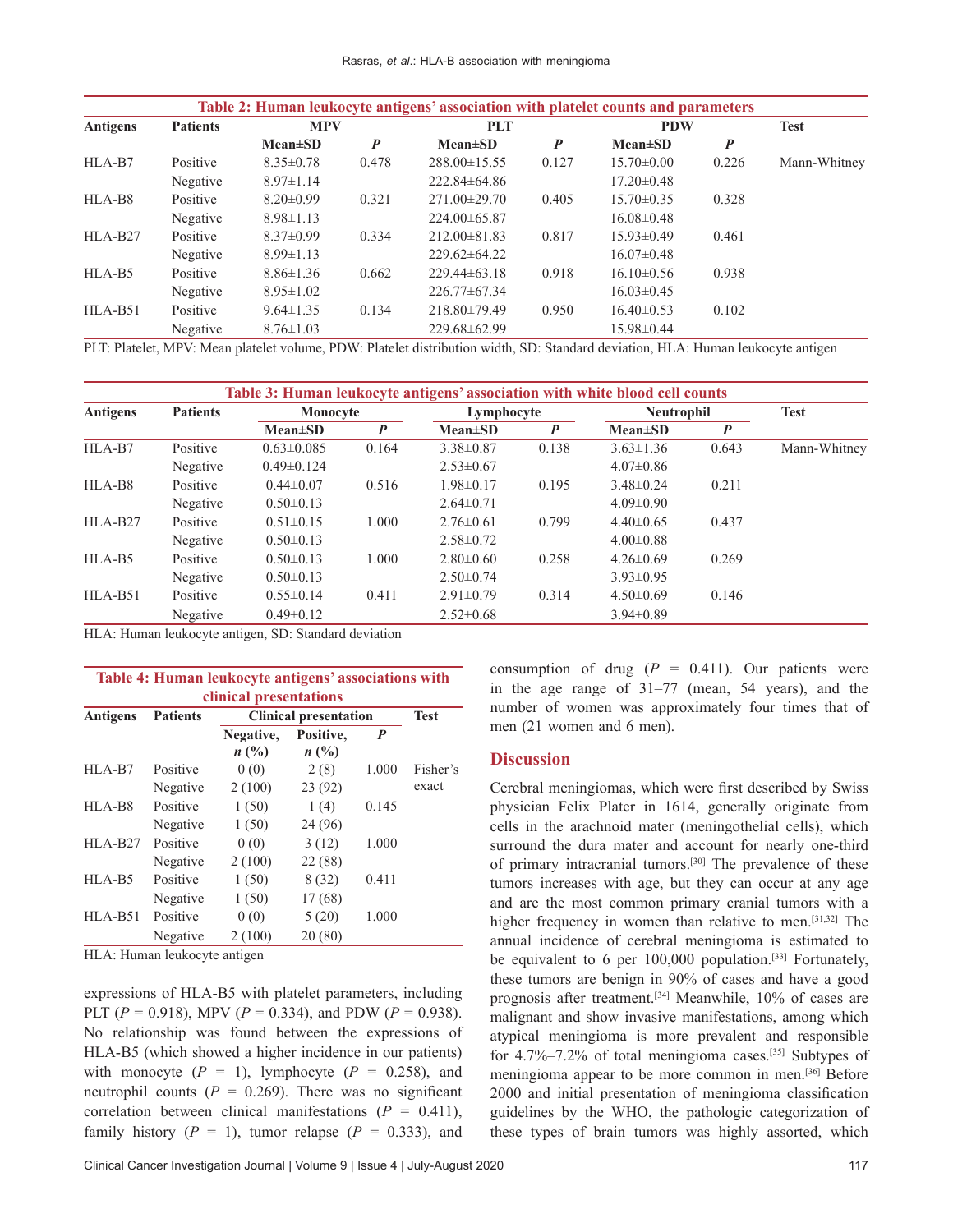| Antigens  | <b>Patients</b> | <b>Tumor</b> relapse                     |                      |                  | <b>Familial history</b>                  | <b>Test</b>                              |                  |          |
|-----------|-----------------|------------------------------------------|----------------------|------------------|------------------------------------------|------------------------------------------|------------------|----------|
|           |                 | Negative, $n$ $\left(\frac{9}{6}\right)$ | Positive, $n$ $(\%)$ | $\boldsymbol{P}$ | Negative, $n$ $\left(\frac{9}{6}\right)$ | Positive, $n$ $\left(\frac{0}{0}\right)$ | $\boldsymbol{P}$ |          |
| HLA-B7    | Positive        | 2(7.7)                                   | 0(0)                 | 1.000            | 2(9.1)                                   | 0(0)                                     | 1.000            | Fisher's |
|           | Negative        | 24(92.3)                                 | 1(100)               |                  | 20(90.9)                                 | 5(100)                                   |                  | exact    |
| HLA-B8    | Positive        | 2(7.7)                                   | 0(0)                 | 1.000            | 2(9.1)                                   | 0(0)                                     | 1.000            |          |
|           | Negative        | 24(92.3)                                 | 1(100)               |                  | 20(90.9)                                 | 5(100)                                   |                  |          |
| $HLA-B27$ | Positive        | 3(11.5)                                  | 0(0)                 | 1.000            | 1(4.5)                                   | 2(40)                                    | 0.079            |          |
|           | Negative        | 23(88.5)                                 | 1(100)               |                  | 21 (95.5)                                | 3(60)                                    |                  |          |
| HLA-B5    | Positive        | 8(30.8)                                  | 1(100)               | 0.333            | 7(31.8)                                  | 2(40)                                    | 1.000            |          |
|           | Negative        | 18 (69.2)                                | 0(0)                 |                  | 15 (68.2)                                | 3(60)                                    |                  |          |
| $HLA-B51$ | Positive        | 4(15.4)                                  | 1(100)               | 0.185            | 4(18.2)                                  | 1(20)                                    | 1.000            |          |
|           | Negative        | 22(84.6)                                 | 0(0)                 |                  | 18 (81.8)                                | 4(80)                                    |                  |          |

HLA: Human leukocyte antigen

| Table 6: Human leukocyte antigens' associations with |                 |                             |                                                      |       |  |  |  |
|------------------------------------------------------|-----------------|-----------------------------|------------------------------------------------------|-------|--|--|--|
| <b>Antigens</b>                                      | <b>Patients</b> |                             | drug use history of patients<br>Drug consumption use |       |  |  |  |
|                                                      |                 | Negative,<br>$n(^{0}/_{0})$ | Positive,<br>$n(^{0}/_{0})$                          | P     |  |  |  |
| HLA-B7                                               | Positive        | 2(12.5)                     | 0(0)                                                 | 0.499 |  |  |  |
|                                                      | Negative        | 14(87.5)                    | 11(100)                                              |       |  |  |  |
| HLA-B8                                               | Positive        | 2(7.4)                      | 2(7.4)                                               | 0.157 |  |  |  |
|                                                      | Negative        | 25(92.6)                    | 25(92.6)                                             |       |  |  |  |
| HLA-B <sub>27</sub>                                  | Positive        | 2(12.5)                     | 1(9.1)                                               | 1.000 |  |  |  |
|                                                      | Negative        | 14 (87.5)                   | 10(90.9)                                             |       |  |  |  |
| HLA-B5                                               | Positive        | 0(0)                        | 5(20)                                                | 0.411 |  |  |  |
|                                                      | Negative        | 2(100)                      | 20(80)                                               |       |  |  |  |
| $HLA-B51$                                            | Positive        | 2(12.5)                     | 3(27.3)                                              | 0.370 |  |  |  |
|                                                      | Negative        | 14 (87.5)                   | 8(72.7)                                              |       |  |  |  |

HLA: Human leukocyte antigen

complicated the study of atypical meningioma.[35] Following the introduction of the three‑grade classification of the WHO, studies have shown that approximately 41% of atypical cases relapse within 5 years after resection surgery, whereas only 12% of benign cases are associated with recurrence.[37] However, the treatment of choice for this tumor is still tumor resection by surgery. Considering the more invasive nature of relapsed tumor relative to primary tumor, adjuvant therapy such as radiotherapy seems to be necessary for long‑term management of patients in case the resection is not complete or successful in atypical cases.[35] Previously, the interpretation of clinical manifestations and their association with tumor involvement site were an important component of the diagnostic process by the physician; however, the application of imaging technologies has facilitated the diagnosis, but no consistent screening guideline has been presented for cerebral meningiomas up to now.[2] HLAs are glycoproteins encoded by genes located on the short arm of chromosome  $6$ .<sup>[12]</sup> This group of antigens is encoded by one of the most variable parts of the entire human genome adjacent to other genes implicated in the immune system, which has a high diversity and plays a major role in immunological processes.

There are Class I and II HLAs that play a role in antigen presentation to CD8<sup>+</sup> and CD4<sup>+</sup> T-cells, respectively. A high association has been found between HLA I and II with different diseases.<sup>[38,39]</sup> Today, some of these antigens can be used to diagnose the diseases and determine their prognosis, including type I diabetes mellitus (associated with HLA-DQ2 and HLA-DQ8), multiple sclerosis (related with HLA-DR2), systemic lupus erythematosus (linked to HLA‑DR2 and HLA‑DR3) as well as immune cytopathies such as ITP (associated with HLA-B8, HLA-A28, HLA-DR3, etc.).<sup>[40-44]</sup> In the meantime, studies have been conducted on the association of HLAs with glioma; for instance, there has been a relationship between HLA‑G and HLA-DRB1 with glioma.<sup>[25,45]</sup> Therefore, with the aim of finding a laboratory factor for screening, diagnosis, and prognosis in meningioma patients, we investigated the expressions of HLA‑B5, 7, 8, 27, and 51 whose significant relationship with various diseases has been identified.<sup>[13,21,40]</sup>

Our study is the first research evaluating the possible association between HLA‑B5, 7, 8, 27, and 51 with meningioma. In this investigation, the expression of HLA‑B5, 7, 8, 27, and 51 in meningioma patients was evaluated, and HLA-B5 (33.3%) was the most prevalent HLA in our studied patients, whereas the expression of other HLAs was not significant [Table 1]. The frequency of HLA‑B5 in the normal Iranian population has been reported that to be 13.3%.[46] The patients under study in our research had a mean age of 54 years, and a majority of them were females, suggesting a higher incidence of meningioma in females compared to males, which is consistent with previous studies.<sup>[3,4]</sup> CBC parameters of patients were mostly normal [Table 1]. No significant relationship was observed between the expressions of HLAs with CBC parameters [Tables 2 and 3], age, sex, clinical presentations [Table 4], familial history, tumor relapse, and drug use history of patients [Tables 5 and 6]  $(P > 0.05)$ . The higher expression of HLA-B5 (33.3%) in patients with meningioma compared to the normal Iranian population was a notable finding of our research. Our study results showed that HLA‑B5 is the dominant HLA among meningioma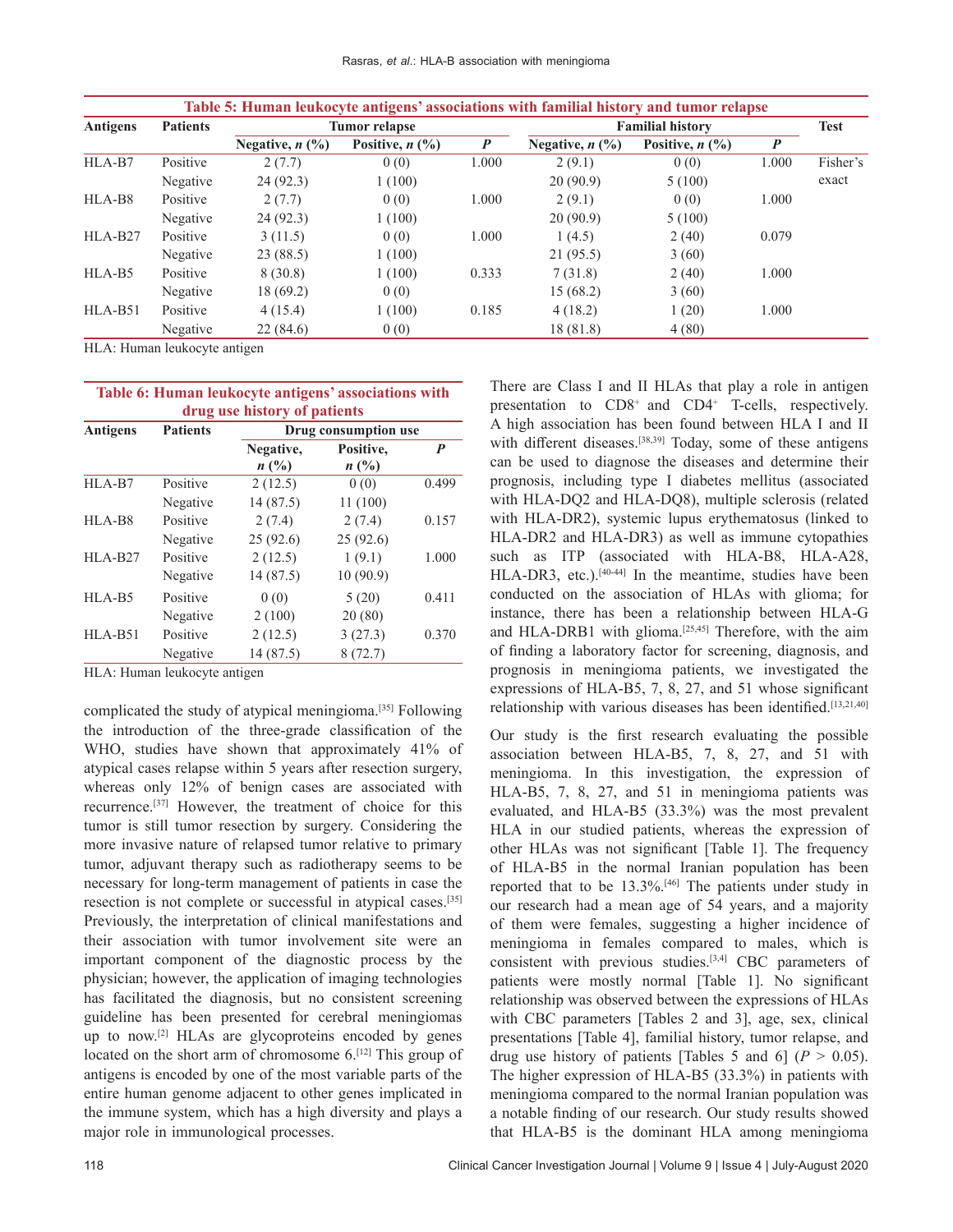patients in the southwest of Iran. However, we realize that our study has its own limitations. The main limitation of our study was the sample size, which makes it difficult to conclude any definite clinical value for HLA‑B5. Although this finding may suggest a correlation between meningioma and HLA‑B5, further investigations are needed to achieve a definite result.

### **Authors' contributions**

A. A. has conceived the manuscript and revised it; S. R., A. A., N. S., H. J. M., and S. M. S. P. wrote the manuscript and prepared the tables.

### **Research involving human participants and/or animals**

All the procedures performed in the studies involving human participants were in accordance with ethical standards of the local ethics committee of Ahvaz Jundishapur University of Medical Sciences (IR. AJUMS. REC.1397.220) as well as 1964 Helsinki Declaration.

## **Informed consent**

Written informed consent was obtained from all patients.

#### **Acknowledgments**

This work was financially supported by grant U‑97056 from vice chancellor for research affairs of Ahvaz Jundishapur University of Medical Sciences. This study is issued from the thesis of Ali Amiri, M. D. (resident of neurosurgery). We wish to thank our colleagues in Golestan Hospital, Ahvaz Jundishapur University of Medical Sciences, Ahvaz, Iran*.*

# **Financial support and sponsorship**

Nil.

#### **Conflicts of interest**

There are no conflicts of interest.

# **References**

- 1. Fathi AR, Roelcke U. Meningioma. Curr Neurol Neurosci Rep 2013;13:337.
- 2. Marosi C, Hassler M, Roessler K, Reni M, Sant M, Mazza E, *et al*. Meningioma. Crit Rev Oncol Hematol 2008;67:153‑71.
- 3. Mehrazin M, Rahmat H, Yavari P. Epidemiology of primary intracranial tumors in Iran, 1978‑2003. Asian Pac J Cancer Prev 2006;7:283‑8.
- 4. Jazayeri SB, Rahimi‑Movaghar V, Shokraneh F, Saadat S, Ramezani R. Epidemiology of primary CNS tumors in Iran: A systematic review. Asian Pac J Cancer Prev 2013;14:3979‑85.
- 5. Lusis E, Gutmann DH. Meningioma: An update. Curr Opin Neurol 2004;17:687‑92.
- 6. Louis DJ. Meningiomas. WCoTotCNS; 2000.
- 7. Rohringer M, Sutherland GR, Louw DF, Sima AA. Incidence and clinicopathological features of meningioma. J Neurosurg 1989;71:665‑72.
- 8. Lamszus K. Meningioma pathology, genetics, and biology. J Neuropathol Exp Neurol 2004;63:275‑86.
- 9. Bindal R, Goodman JM, Kawasaki A, Purvin V, Kuzma B. The

natural history of untreated skull base meningiomas. Surg Neurol 2003;59:87‑92.

- 10. Solero CL, Giombini S, Morello G. Suprasellar and olfactory meningiomas. Report on a series of 153 personal cases. Acta Neurochir (Wien) 1983;67:181‑94.
- 11. Rokni‑Yazdi H, Sotoudeh H. Prevalence of "dural tail sign" in patients with different intracranial pathologies. Eur J Radiol 2006;60:42‑5.
- 12. Bateman AC, Howell WM. Human leukocyte antigens and cancer: Is it in our genes? J Pathol 1999;188:231-6.
- 13. Pezeshki SM, Jalali MT, Amin Asnafi A, Jaseb K, Saki N. HLA-B5, 7, 8, 27, and 51 antigens and immune thrombocytopenic purpura: Is there an association? J Pediatr Hematol Oncol 2020;42:e32‑7.
- 14. Caruso C, Candore G, Modica MA, Bonanno CT, Sireci G, Dieli F, *et al*. Major histocompatibility complex regulation of cytokine production. J Interferon Cytokine Res 1996;16:983‑8.
- 15. Modica M, Colucci A, Candore G, Caruso C. The HLA-B8, DR3 haplotype and immune response in healthy subjects. JIID 1993;3:119.
- 16. Cortes J, Fayad L, Kantarjian H, O'Brien S, Lee MS, Talpaz M. Association of HLA phenotype and response to interferon-alpha in patients with chronic myelogenous leukemia. Leukemia 1998;12:455‑62.
- 17. Lee JE, Abdalla J, Porter GA, Bradford L, Grimm EA, Reveille JD, *et al*. Presence of the human leukocyte antigen class II gene DRB1\*1101 predicts interferon gamma levels and disease recurrence in melanoma patients. Ann Surg Oncol 2002;9:587‑93.
- 18. Petrovsky N, Harrison LC. HLA class II-associated polymorphism of interferon‑gamma production. Implications for HLA-disease association. Hum Immunol 1997;53:12-6.
- 19. Tang KF, Chan SH, Loh KS, Chong SM, Wang D, Yeoh KH, *et al*. Increased production of interferon‑gamma by tumour infiltrating T lymphocytes in nasopharyngeal carcinoma: Indicative of an activated status. Cancer Lett 1999;140:93‑8.
- 20. Tuttle TM, Anderson BW, Thompson WE, Lee JE, Sahin A, Smith TL, *et al*. Proliferative and cytokine responses to class II HER-2/neu-associated peptides in breast cancer patients. Clin Cancer Res 1998;4:2015‑24.
- 21. Rajaei E, Jalali MT, Shahrabi S, Asnafi AA, Pezeshki SMS. HLAs in autoimmune diseases: Dependable diagnostic biomarkers? Curr Rheumatol Rev 2019;15:269-76.
- 22. Rajaei E, Jalali MT, Pezeshki SM, Rezaeeyan H, Maniati M, Elyasi M, *et al*. Dose HLA‑B5, 7, 8, 27, and 51 antigens associated to Behcet's disease? A study in Southwestern Iran. Curr Rheumatol Rev 2020;16:120‑4.
- 23. Hadad EH, Ehsanpour A, Vosoughi T, Saki N. Human leukocyte antigen‑B phenotype and minimal residual disease in chronic myeloid leukemia patients treated with imatinib: Is there an association? JCCIJ 2020;9:34.
- 24. Barker CF, Billingham RE. Immunologically privileged sites. Adv Immunol 1977;25:1‑54.
- 25. Guerini FR, Agliardi C, Zanzottera M, Delbue S, Pagani E, Tinelli C, *et al*. Human leukocyte antigen distribution analysis in North Italian brain Glioma patients: An association with HLA‑DRB1\*14. J Neurooncol 2006;77:213‑7.
- 26. La Torre D, Maugeri R, Angileri FF, Pezzino G, Conti A, Cardali SM, *et al*. Human leukocyte antigen frequency in human high-grade gliomas: A case-control study in Sicily. Neurosurgery 2009;64:1082-8; discussion 8-9.
- 27. Machulla HK, Steinborn F, Schaaf A, Heidecke V, Rainov NG. Brain glioma and human leukocyte antigens (HLA)--is there an association. J Neurooncol 2001;52:253‑61.